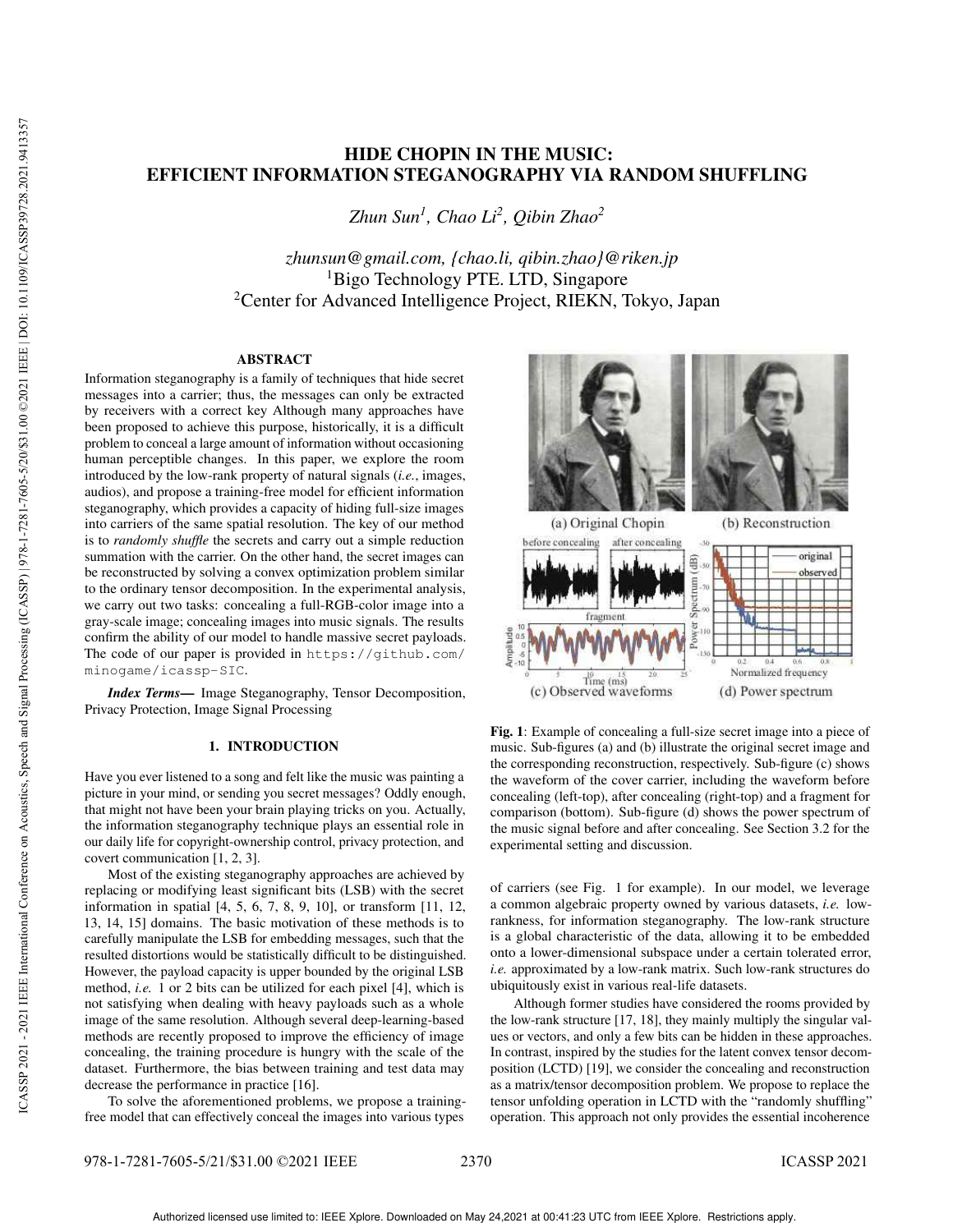for the decomposition model [20] but also increases the privacy security due to the randomness. The main contributions of our work can be summarized as follows: First, we propose a training-free model for image concealing, which leverages the low-rank structures of both carrier and secret images. Second, we experimentally demonstrate that the effectiveness and efficiency of the proposed model, in the case of heavy payload (*i.e.* hide a full-size RGB image into a grayscale image), and the case of cross-domain (*i.e.* hide an image into a snatch of music.)

# 2. PROPOSED METHOD

In this section, we describe the technical detail about the concealing and reconstruction scheme of the proposed method. We represent the *carrier* by a matrix  $C \in \mathbb{R}^{m \times n}$  and denote a set of *I* secret images as the matrices  $A_i \in \mathbb{R}^{m \times n}$ ,  $i \in [I]$ , where  $[I]$  denotes the set of integers from 1 to  $I$ . After concealing, we use the matrix  $X$  with the same size to represent the *observation*, which is perceptively similar to the carrier but contains the secret messages.

# 2.1. Concealing scheme

Before concealing, we define a random shuffling operation for each secret image. Roughly speaking, random shuffling for a given image means that we spatially rearrange pixels of that image to different locations.

In the concealing procedure, we first normalize each secret image by removing the mean value, dividing it by the standard deviation, and then conducting the random shuffling operations. We then sum all the shuffled secret images up to generate the "payload" in concealing. Next, we multiply the payload matrix by a scalar  $\sigma$  to control the its strength for the trade-off between security and efficiency.

Mathematically, we represent the shuffling operations as a series of linear mappings  $R_i: \mathbb{R}^{m \times n} \to \mathbb{R}^{m \times n}$ . Thus the shuffled secrets are denoted by  $R_i(\mathbf{A}_i)$ ,  $\forall i$ . Therefore, the concealing procedure can be formulated  $as<sup>1</sup>$ 

$$
\mathbf{X} = \underbrace{\mathbf{C}}_{carrier} + \underbrace{\sigma \sum_{i=1}^{I} R_i(\mathbf{A}_i)}_{payload}.
$$
 (1)

In practice, it is not necessary for the carrier to have a matrix form as C. The carrier can have arbitrary forms such as vector (*e.g*.time series) and tensor (*e.g*.multi-way arrays). In our model, we can *reshape* the carrier into a matrix form. In the following sections, we demonstrate that any signal in its matrix form can be used as the carrier as long as its matrix form has a low-rank structure.

Analysis of security. It is worth mentioning that the spatial structures of the shuffled images would be completely destroyed due to the pixelwise rearrange operations, and the correlation between the entries in the payload matrix would be weak due to the random choice of the shuffling operations. Therefore, based on the central limit theorem in probability theory, the pixels of the reduced payloads tend to be distributed normally and independently. Therefore, it implies the difficulty of distinguishing the statistical properties payloads from the additive white Gaussian noise (AWGN). Hence, the attackers cannot detect the secret messages easily by analyzing the statistical properties. Furthermore, reconstructing the secret images without the knowledge of the random shuffling operations is an NP-complete problem [21]. This leads to a more secure concealing system; even the carrier is fully exposed to the attackers.

#### 2.2. Reconstruction scheme

To extract the secret images, we solve the inverse problem of the image concealing. It implies that we need to reconstruct  $A_i$ ,  $i \in$ [I] only with the observation **X** and the shuffling operations  $R_i$ 's. This inverse problem is obviously ill-posed because the number of unknowns is significantly more than the number of knowns. Inspired by the previous studies on matrix/tensor completion [22] and the robust principal component analysis (RPCA) [23], we solve this problem by further regulating the rank of both the carrier C and the secret images  $A_i$ ,  $\forall i$ . This allows us eliminating the ambiguity of the solution. Specifically, the secret images can be reconstructed by solving the following optimization problem:

$$
\min_{\mathbf{C}, \mathbf{A}_i, i \in [I]} \|\mathbf{C}\|_{*} + \sum_{i=1}^{I} \|\mathbf{A}_i\|_{*} + \frac{\lambda}{2} \left\| \mathbf{X} - \left( \mathbf{C} + \sigma \sum_{i=1}^{I} R_i(\mathbf{A}_i) \right) \right\|_{F}^{2}
$$
\n(2)

where  $\|\cdot\|_*$  denotes the nuclear norm which equals the sum of the singular values of the matrix,  $\|\cdot\|_F$  denotes the Frobenius norm, and  $\lambda$  denotes the tuning parameter *w.r.t.* the strength of the noise. Due to the fact that the nuclear norm is the convex approximation of the matrix rank [24], minimizing the objective function in (2) is equivalent to looking for the low-rank solutions which satisfy the model (1). If both the carrier and the secret images obey the low-rank assumption, we can reconstruct the hidden secret images from the observation by solving (2).

To solve the optimization problem  $(2)$ , we alternately update  $C$ and  $A_i$ ,  $i \in [I]$  at each iteration. When updating the carrier C, we treat  $A_i$ ,  $\forall i$  as constants. Thus in this case the objective function of (2) can be rewritten as

$$
f(\mathbf{C}) = \|\mathbf{C}\|_{*} + \frac{\lambda}{2} \left\| \left( \mathbf{X} - \sigma \sum_{i=1}^{I} R_{i} \left( \mathbf{A}_{i} \right) \right) - \mathbf{C} \right\|_{F}^{2} + C_{A}, \quad (3)
$$

where  $C_A$  denotes the constant that contains the residual in (2). Note that minimizing (3) has a closed-form solution, which is given by

$$
\mathbf{C}^{+} := D_{\frac{1}{\lambda}}\left(\mathbf{X} - \sigma \sum_{i=1}^{I} R_{i}\left(\mathbf{A}_{i}\right)\right),\tag{4}
$$

where  $D_{\frac{1}{\lambda}}(\cdot)$  denotes the soft-thresholding operation [25]. If **X** =  $UDV^{\top}$  is the singular value decomposition (SVD) of X, then  $\mathbf{D}_{\frac{1}{\lambda}}(\mathbf{X}) = \mathbf{U} \bar{\mathbf{D}} \mathbf{V}^{\top}$ , where the entries  $\bar{\mathbf{D}}(i, j)$ ,  $\forall i, j$  are defined to be

$$
\bar{\mathbf{D}}(i,j) = \begin{cases} \mathbf{D}(i,j) - \frac{1}{\lambda} & \mathbf{D}(i,j) > \frac{1}{\lambda} \\ 0 & \text{otherwise} \end{cases}
$$
 (5)

Likewise, we update the secret images  $A_i$  by the following equation:

$$
\mathbf{A}_{i}^{+} := D_{\frac{1}{\lambda}}\left(R_{i}^{-1}\left(\mathbf{X}-\mathbf{C}-\sigma \sum_{j\neq i}^{I} R_{j}\left(\mathbf{A}_{j}\right)\right)\right), \quad (6)
$$

where  $R_i^{-1}$  denotes the inverse operation of the random shuffling  $R_i$ . The theoretical analysis on the identifiability of the model can be seen in our previous work [26].

## 2.3. Tricks

Besides the main body of our model, we also employ additional 3 tricks to speed up the reconstruction procedures when improving the performance of the proposed algorithm.

<sup>&</sup>lt;sup>1</sup>Here we ignore the normalization for brevity.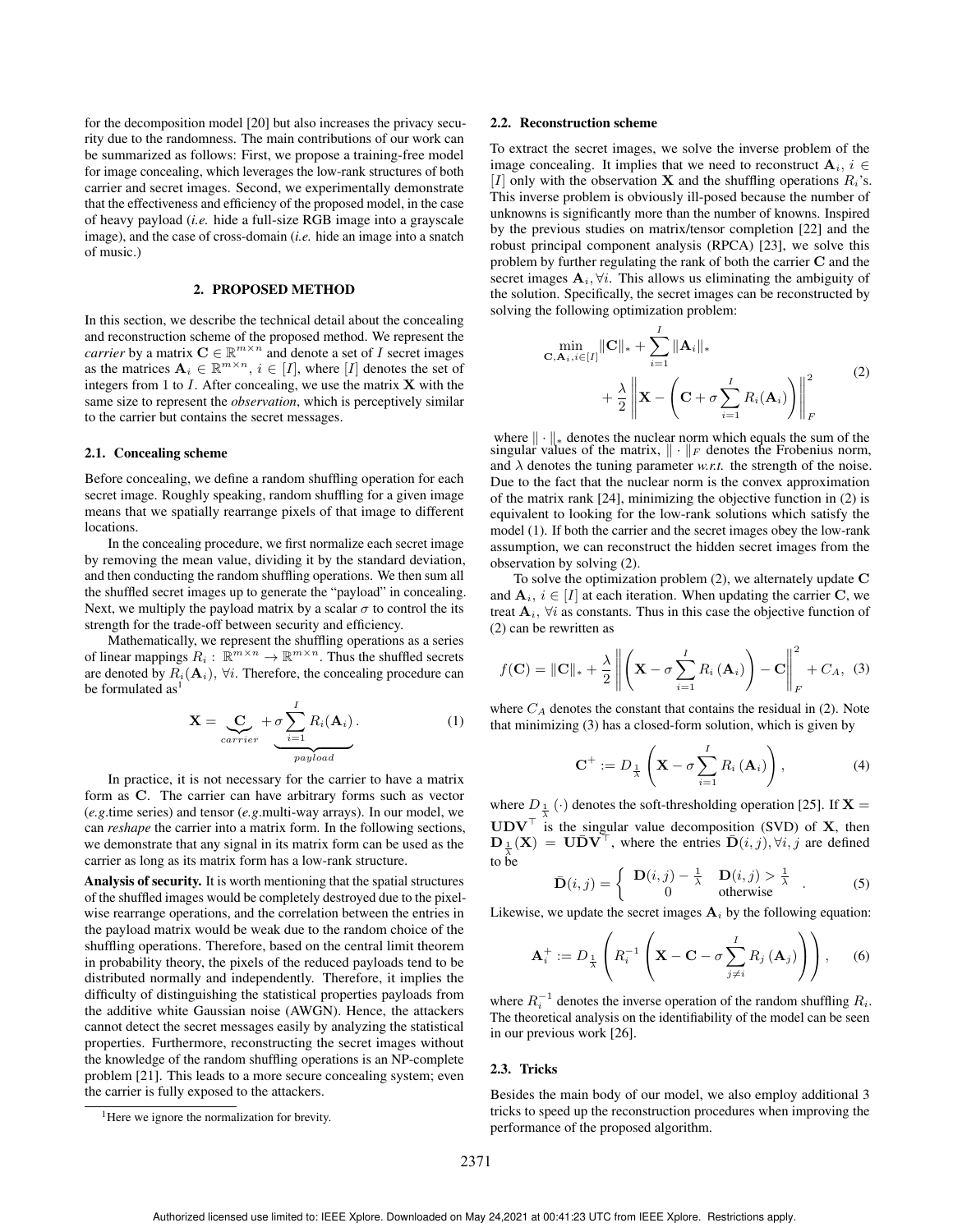Table 1: Performance comparison between the LSB and proposed methods. We split the datasets to two sub-sets, denote as SET A (carrier: Finger secret: DTD, Face) and SET B (carrier: X-ray secret: Live, Anime). PSNRs between the carrier and observation, and the clean and reconstructed secret, are given under "car./obv." and "scr./rec.", respectively.

| Method                       | <b>SET A</b> |           | <b>SET B</b> |           |
|------------------------------|--------------|-----------|--------------|-----------|
|                              | car./obv.    | scr./rec. | car/obv.     | scr./rec. |
| LSB(1bit)                    | 31.23        | 12.84     | 34.88        | 12.44     |
| LSB(2bits)                   | 14.99        | 20.52     | 18.61        | 20.44     |
| $\mathbf{SIC}_{\sigma=0.05}$ | 27.60        | 21.44     | 29.79        | 21.90     |
| $\mathbf{SIC}_{\sigma=0.10}$ | 22.65        | 21.87     | 24.87        | 22.92     |

# *2.3.1. Initialization*

A good initialization significantly accelerates the convergence of the optimization. In the concealing procedure, we let the parameters  $\sigma$  to be a small value to reduce the distortion on the carrier. Hence, for reconstruction, we expect that the main information of the secrets is contained in the several smallest singular values of the shuffled observations and their corresponding singular vectors. Inspired by such fact, we initialize the secret images through the SVD of the observation X under the corresponding inverse-shuffling operation. Specifically, for the ith secret images, we first use SVD to decompose the inverseshuffled observation, *i.e.*  $R_i^{-1}(\mathbf{X}) = \mathbf{U}_{\mathbf{X}} \mathbf{D}_{\mathbf{X}} \mathbf{V}_{\mathbf{X}}^{\top}$ . Subsequently, we construct the initial value of  $\mathbf{A}_i$  using  $\mathbf{A}_i^{init} := \mathbf{U}_{\mathbf{X}} \mathbf{D}_{\mathbf{X}} \mathbf{V}_{\mathbf{X}}^\top$ , where  $\bar{\mathbf{D}}_{\mathbf{X}}$  equals  $\mathbf{D}_{\mathbf{X}}$  but only keeps the several smallest singular values. In the experiments, we set this number to be 5, which accelerates the convergence three times faster.

#### *2.3.2. Sketching*

From the updating rules (4) and (6) we see that the main computation cost comes from the SVD operations of the matrix. Assume both the carrier and secret images are the matrices of the size  $n \times n$ , then the computational complexity of the reconstruction equals  $\mathcal{O}(In^3)$  at each iteration. In our experiments, we employ the sketching trick [27] for the acceleration of SVD. Specifically, to update the matrix  $A_i$  by (6), we need to calculate the SVD of  $\mathbf{Y}_i := R_i^{-1} \left( \mathbf{X} - \mathbf{C} - \sigma \sum_{j \neq i}^I R_j \left( \mathbf{A}_j \right) \right)$ . With the sketching trick, we first generate a Gaussian random projection matrix  $\overline{P_i} \in \mathbb{R}^{n \times l}$ , where l is the dimension to be projected. Then we calculate the left singular vectors of the projected matrix  $\mathbf{Y}_i \mathbf{P}_i$  using QR decomposition, *i.e.*  $[\mathbf{U}_i, \sim] = qr(\mathbf{Y}_i \mathbf{P}_i)$ . After achieving the matrix  $\hat{\mathbf{U}}_i$ , we get the SVD of  $\mathbf{Y}_i$  as  $\mathbf{Y}_i = \hat{\mathbf{U}}_i \mathbf{D}_{tmp} \mathbf{V}_{tmp}^\top,$  where  $\hat{\mathbf{U}}_i^{\top} \mathbf{Y}_i = \mathbf{U}_{tmp} \mathbf{D}_{tmp} \mathbf{V}_{tmp}^{\top}$  is the SVD of  $\hat{\mathbf{U}}_i^{\top} \mathbf{Y}_i$ . With the sketching trick, the computational complexity can be theoretically reduced from  $\mathcal{O}(In^3)$  to  $\mathcal{O}(In^2)$  in each iteration if the dimension of the random projection is sufficiently small. On the other hand, the sketched SVD will result in unavoidable noise in the reconstructions. In the experiments, we choose the  $l$  to be half of the dimension  $n$  to balance the reconstruction speed and quality.

#### *2.3.3. Singular value truncation*

Since the reconstruction error is deterministically bounded by the rank of the data. Although in Equation 2 we approximate it with the nuclear norm, in practice, the non-zero small singular values could confound the extraction of secret pixels. Given the fact that these

singular values do not affect the appearances of an image, we consider to pre-progress the carrier by  $\mathbf{C} = \mathbf{U_c} \hat{\mathbf{D}}_c^T \mathbf{V_c}^T$ , where  $\hat{\mathbf{D}}_c^T$  indicates the  $r$  smallest singular values are truncated from  $D_c$ . The influence of r will be examined in Section 4.2.

#### 3. REAL-WORLD DATA EXPERIMENTS

#### 3.1. Concealing images into images

In this section, we compare the performance of the proposed method with baseline methods. To demonstrate the effectiveness and efficiency of our method, we carry out a task that is typically unachievable by the ordinary methods, that is, we conceal one fullsize *RGB color* image into one *grayscale* image. We employ six datasets from different domains as the carriers and the secret images: the Describable Textures Dataset [28], Image Quality Assessment Database [29], MIT-CBCL face recognition database [30], Anime Illustration Dataset<sup>2</sup>, Fingerprint recognition database [31] and the National Institutes of Health Chest X-Ray Dataset [32], and from each dataset we randomly select 25 images to be used as the cover or secret. Since the resolutions of the images varies from around  $512 \times 512$ to 4K, and we re-size them to  $2048 \times 2048$  in the experiment for simplicity.

To the best of our knowledge, there is no similar approach that could offer equivalent capacity. Hence, we compare our method with a naive baseline model that modifies the Least Significant Bits (LSB) in the spatial domain (denoted as LSB). Concretely, we alter 1, 2 bits of the carriers for hiding the RGB channels of the secret images. We employ the hyper-parameters  $\lambda = 1.0$  and  $\sigma = 0.05, 0.10$  for our method, which is named as SIC (Shuffled Image Concealing) in the table and figure.  $3$ 

The experimental results are provided in Table 1. It can be seen that the LSB method suffers from a trade-off between the appearance of the observations and the reconstruction quality. Embedding with only 1 bit per color channel will severely degrade the quality of the secret images while embedding with 2 bits sharply hurts security, such that the embedded images can be easily observed by human beings. In the contrast, our proposed method provides the best reconstruction quality while keeps the appearances of observations at a reasonable level. Furthermore, it is worth mentioning that, the performance can be further improved by selecting hyper-parameters individually for each of the datasets, providing better flexibility in different situations than the LSB method. Examples of the results are provided in Figure 2.

## 3.2. Concealing images into audio signals

Besides using images as the cover carriers, in this subsection, we show an illustrative experiment to conceal image into the music waveform (The result is shown in Fig. 1). In contrast to the natural images, the single-channel music signals are generally formulated as high-dimensional vectors. However, we found that the music is significantly low rank if we reshaped it into a matrix. To support this claim, we evaluate the normalized singular values of several classical music fragments from the dataset "piano-midi". Specifically, we choose the music fragments from the musicians Chopin, Liszt, and Mozart. For each fragment, we only keep the first 1 million samples to generate the matrix  $(1000 \times 1000)$ .

<sup>3</sup>We also make an effort on implementing deep steganography for this task. Unfortunately, we could not train a network that could extract the RGB-color image from a signal gray-scale image after dozens of attempts.

<sup>2</sup>https://www.gwern.net/Danbooru2017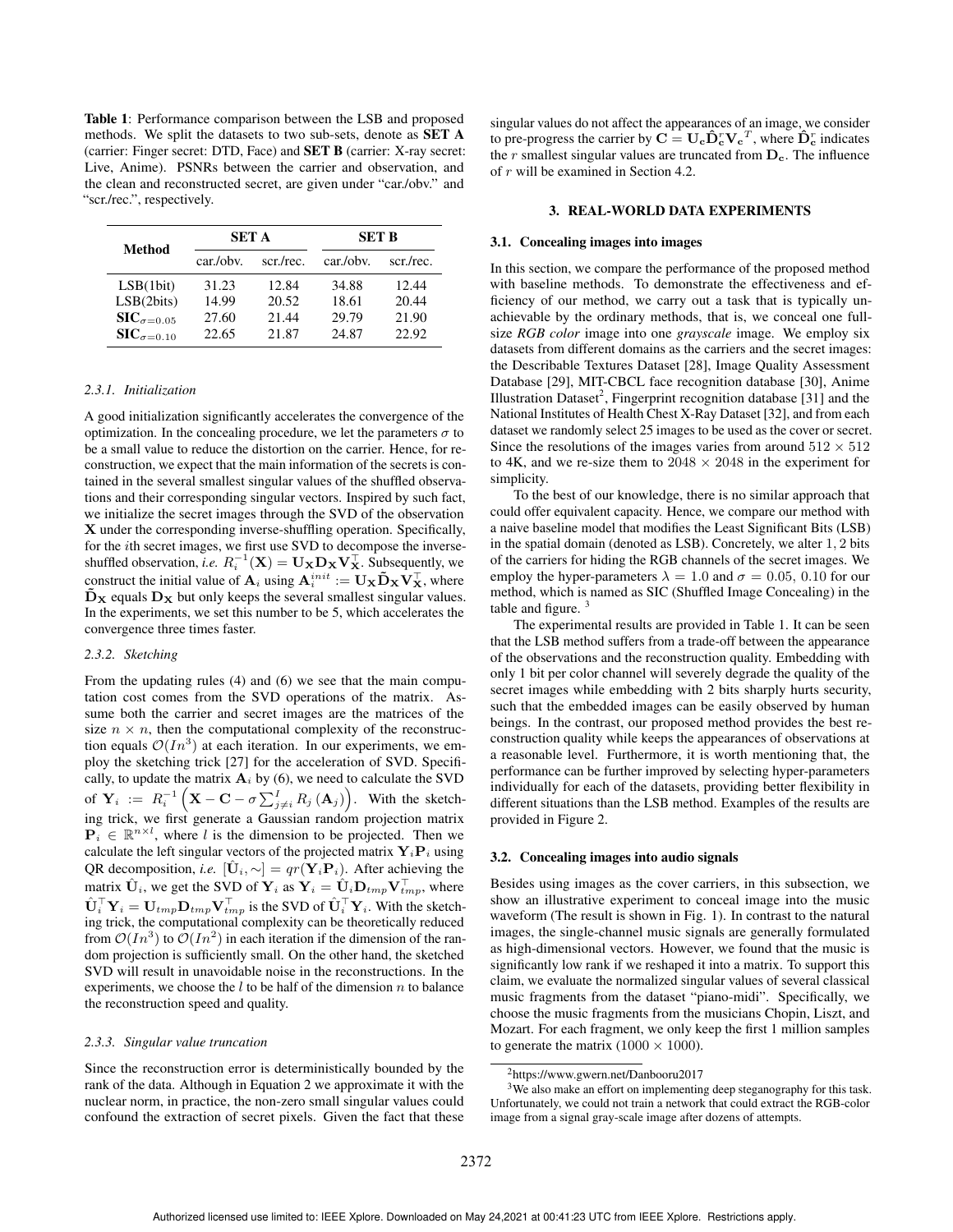

Fig. 2: Examples of concealing a grayscale or RGB color secret image into a grayscale carrier image.

We observe that different musicians' music fragments have inherent low-rank structures that more than 80% of the singular values are close to zero. The insight behind this characteristic is that the frequency of the music signals is mainly concentrated on a narrow frequency band. It implies that a small amount of Fourier bases can well approximate each piece of the signals. Hence, if we consider each column of the reshaped matrix as a piece of the music signal, then the columns will linearly dependent on each other when the size of the matrix is sufficiently large, *i.e.* the low-rank structure.

In the illustrative experiment, we employ our model to conceal the musician Chopin's full-size picture  $(1000 \times 1000)$  grayscale image. See Fig. 1 (a)) into the music signal. In the model, we configure the tuning parameters  $\sigma = 0.005$  and  $\lambda = 25$ . We can see from Figure 1(b-c) that the carrier is just slightly distorted by the secret payload, but our model can still reconstruct the secret image with high precision. As aforementioned, the statistical characteristics of the payload are similar to AWGN due to the random shuffling operations. As shown in Fig. 1 (d), the power spectrum of the payload is about 50dB weaker than the carrier and has equal strength at different frequencies.

# 4. HYPER-PARAMETER SELECTION

# 4.1. Selection of  $\sigma$

The  $\sigma$  controls the strength of concealing, which balances between the distinguishability of the observation and the quality of the reconstruction. Concretely, a larger  $\sigma$  for the secret image would make the observation looks more "noisy", while offering good quality of the reconstructed image. On the contrary, a smaller  $\sigma$  for the secret image would cause less visual alteration in the carrier at the cost of the quality of the reconstructed image. Moreover, since the final image file will be quantized to integers within the range 0 to 255, the  $\sigma$  could not be smaller than 1/255. Otherwise, all the embedded information will be lost during the quantization.

To illustrate this, we carry out several experiments using different  $\sigma$  with different numbers of secrets. The changes of the PSNR in the observations and reconstructions are reported in Figure 3. The results show that the quality between the observation and the reconstruction can be balanced within a wide range.

# 4.2. Selection of the cover rank

Similar to  $\sigma$ , the truncated rank r of the carrier also controls the trade-off between the distinguishability of the observation and the quality of the reconstruction. A smaller  $r$  declines the visual details in



Fig. 3: The performance of the proposed method under different  $\sigma$ configurations. In the figure, 1, 2 and 3 components are used as the secrets.



Fig. 4: The trade-off between the distinguishability of the observation and the quality of the reconstruction using  $r$ .

the carrier while suppressing the interference of small singular values. To illustrate this, we further carry out experiments on synthesized datasets with controlled  $r$  for carrier images. The results are given in Figure 4. We vary the  $r$  of carrier images from 16 to 512 with stride 16, and fix the rank of secret images to be 64. We choice  $\sigma = 0.1$ and  $\lambda = 1.0$  for all the experiments.

# 5. DISCUSSION

In this paper, we propose a novel model for a lossy-style image concealing problem, in which we allow the acceptable reconstruction error on the secret images. Our model exploits the low-rank structure of the data to improve the payload capacity of concealing, which is completely different from the conventional bit-concealing-based methods. However, it is worth noting that there still exist several shortages in our model: (a) we don't consider the quantization error in our mathematical model, which may severely influence the reconstruction precision when we choose a small  $\sigma$ . (b) In the model, we indiscriminately modify every sample (pixel) of the cover carrier as the original LSB method, and this may make our concealing model more detectable. Hence, in future work, we consider only modify the samples (pixels) that are safe for attackers' detection. In this case, we need to alter our reconstruction methods to handle the incomplete components.

Acknowledgement The work is partially supported by JSPS KAK-ENHI (Grant No. 20K19875, 20H04249, 20H04208) and the National Natural Science Foundation of China (Grant No. 62006045).